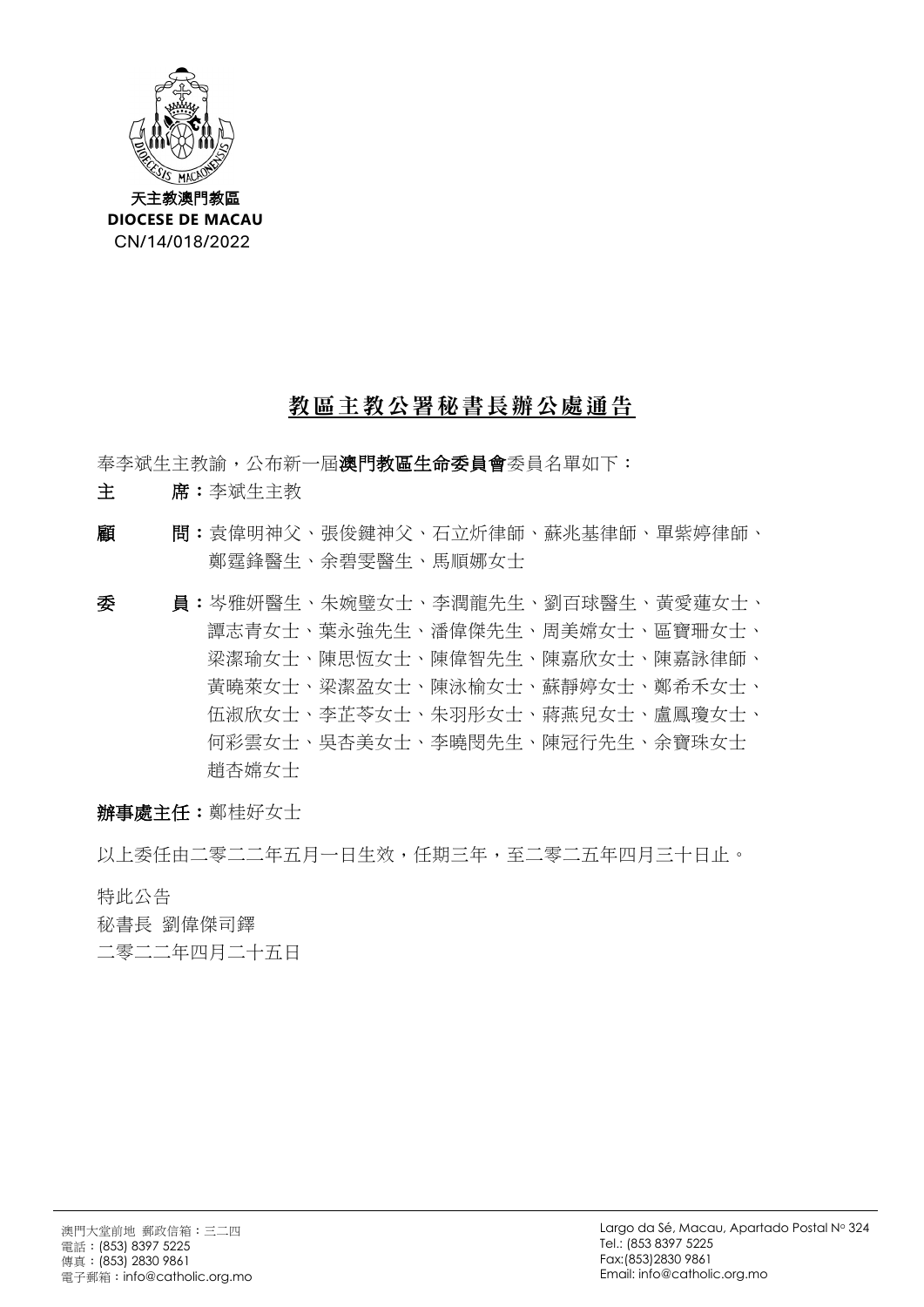

## **Cúria Diocesana**

D. Stephen LEE Bun Sang, Bispo de Macau, torna público a nomeação para o próximo triénio dos membros da Comissão Diocesana da Vida, com efeitos a partir de 1 de Maio de 2022 até ao dia 30 de Abril de 2025:

**Presidente**: D. Stephen Lee Bun Sang

## **Consultores:** Pe. Domingos Un Wai Meng; Pe. Michael Cheung Chun Kin; Dr. Paulino Comandante; Dr. Sou Sio Kei; Dra. Sin Chi Teng; Dr. Cheang Teng Fong; Dra. Iu Pek Man; Sra. Ma Son Na

**Membros**: Dra. Sam Nga In; Sra. Chu Yun Pik Marion; Sr. Bernardino Paulo Azedo Lei; Dr. Edmundo Patricio Lopes Lao; Sra. Wong Oi Lin; Sra. Tam Chi Cheng; Sr. Yp Weng Keong; Sr. Pun Vai Kit; Sra. Ana Maria Chao; Sra. Ao Pou San; Sra. Leong Kit U; Sra. Chan Sze Hang; Sr. Chan Wai Chi; Sra. Chan Ka Ian; Dra. Chan Ka Weng; Sra. Benvinda dos Santos; Sra. Leong Joana Kit Ieng; Sra. Chan Weng U; Sra. Sou Cheng Teng; Sra. Cheng Hay Wor Joni; Sra. Ng Shuk Yan; Sra. Lei Chi Leng Francisca; Sra. Chu U Tong; Sra. Cheong Yin I; Sra. Lou Fong Keng; Sra. Ho Choi Wan; Sra. Ng Hang Mei; Sr. Lei Hio Man; Sr. Chan Kwun Hang Joseph; Sra. U Pou Chu; Sra. Chiu Hang Seong

**Responsável do Escritório**: Sra. Chiang Kuai Hou

Dado na Chancelaria, Macau, em 25 de Abril de 2022 Pe. Cyril Jerome LAW, Jr. Chanceler